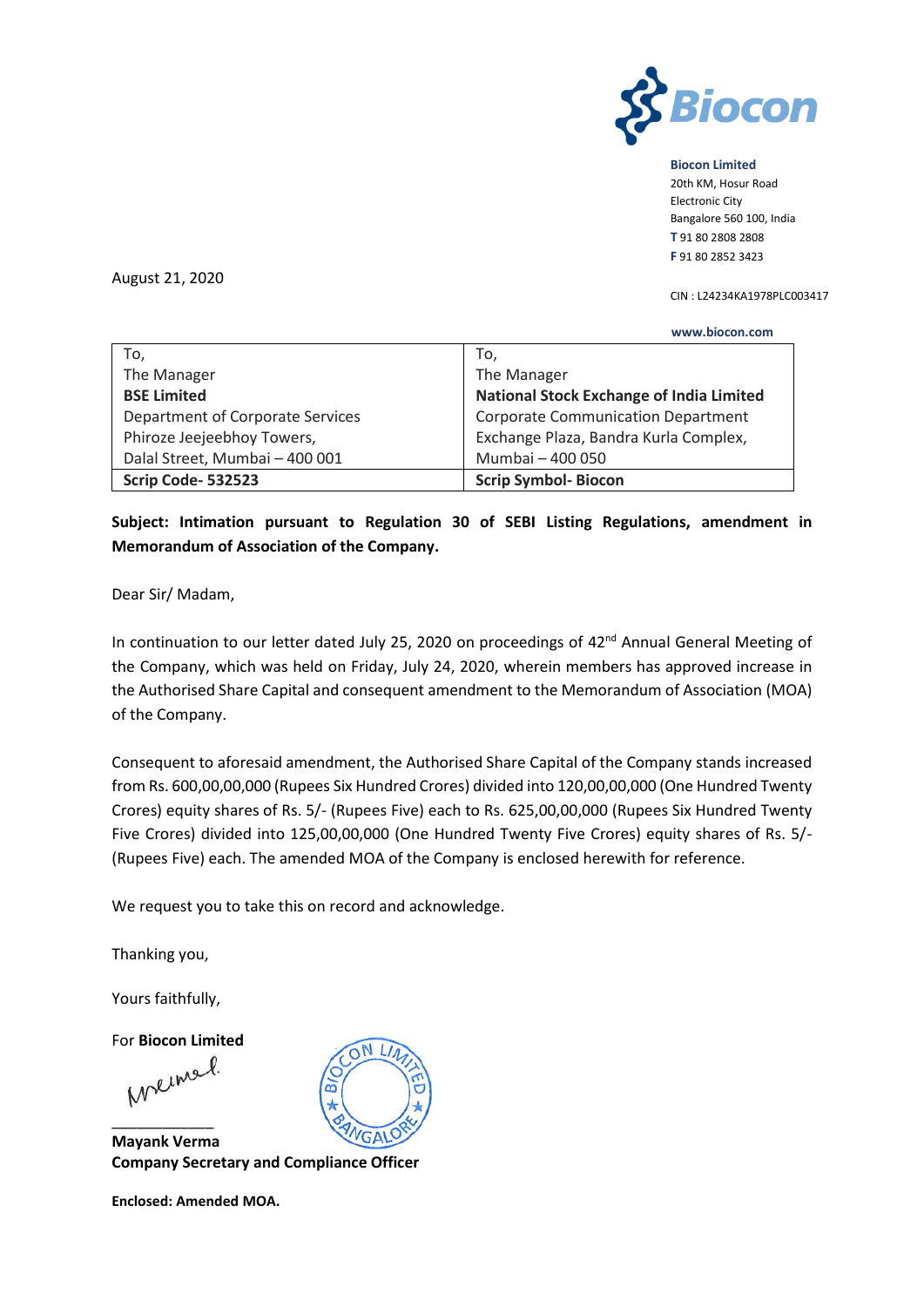# (THE COMPANIES ACT, 1956)

## COMPANY LIMITED BY SHARES

#### MEMORANDUM OF ASSOCIATION

### OF

### BIOCON LIMITED

- i. The name of the Company is BIOCON LIMITED.
- ii. The Registered Office of the Company will be situated in the state of Karnataka.
- iii. The Object for which the Company is established are:

#### (A) MAIN OBJECT TO BE PURSUED BY THE COMPANY ON ITS INCORPORATION:

- 1. To carry on the business of manufacturing, processing, distilling, compounding, formulating, acquiring, buying selling, importing, exporting, and dealing in all enzyme products from animal, microbial, plant sources, products from fish sources, vegetables and herb extracts, agricultural product including cattle feed, and all chemical heavy or fine, organic, inorganic, biological or any other formulations, derivatives and compounds thereof from mineral origin or from other chemical or from by- products or waste products of other trades and industries and other branded preparation and compounds, derivatives and formulation thereof and consumer products based thereon, pharmaceutical specialities, surgical specialities, cosmetics germicides, detergents and acids.
- 2. To establish and run an extraction plant for the extraction of oils, colouring matters, crude drugs and other extracts from seeds, barks, cakes, flower, plants in all forms for the production of natural colourants, alkaloids, steroids, other drugs and medicines and other products.
- 3. To cultivate, crush, utilise, buy sell and deal in seeds, substances, and plants of every description.
- (B) OBJECTS INCIDENTAL OR ANCILLARY TO THE ATTAINEMENT OF THE MAIN OBJECTS:
- 4. To undertake and transact all kinds of agency business which may be conveniently carried on along with any of the above business.
- 5. To enter into contracts, agreements, arrangements and collaborate with any other person, firm, company or body corporate for the carrying out by such other person, firm company or body corporate, on behalf of the company of any of the objects for which the company is formed.
- 6. To buy, sell, manufacture, refine, manipulate, import, export, and deal in substances, apparatus, and things capable of being used in any business of the company or required by any customers or persons having dealing with the company.
- 7. To repair, alter, remodel, clean, renovate, convert, manipulate and prepare for resale and resell any goods from time to time belonging to the company.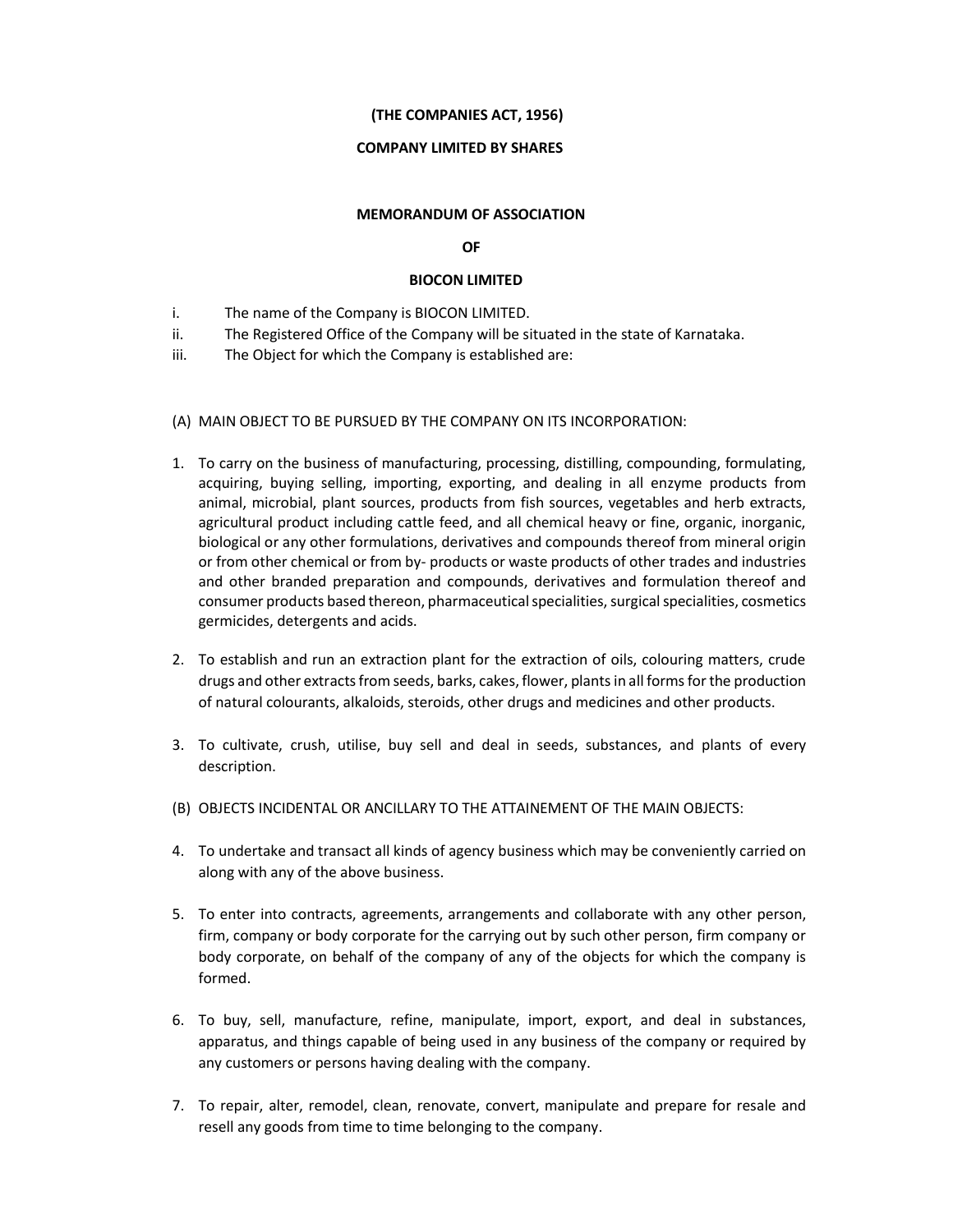- 8. To employ experts to investigate and examine into conditions, prospects, value, character, and circumstances of any business concerns and undertaking and generally of any assets, property or rights of the company.
- 9. To purchase, take on lease or in exchange, hire or otherwise acquire any immovable or movable property, any rights or privileges which company may think necessary or convenient for the purpose of its business or may enhance the value of any other property of the company and in particular any land, building easements, Machinery plants and stock in trade, and either to retain any property to be acquired for the purpose of the company's business or to turn the same to account as may seem expedient.
- 10. To builds, construct, alter. Improve, maintain, enlarge, pull down, remove or replace and to develop, work, manage, carry out and control any buildings, offices, factories, mills, shops, machineries, engines, or any roads, ways, tramways, bridges, wells, reservoirs, water-courses, Wharves, ware-houses, electric works, shops, stores, chawls, and other works and conveniences which may seem circulated directly or indirectly to advance the company's interest and to contribute to, subsidies, or otherwise assist or take part in the construction, improvements, maintenance, development, working, management, carrying out or control thereof and to join with any other person or company in doing any of these things.
- 11. To let on lease or on hire purchase system or to lend or otherwise dispose of any property belonging to the company, and to finance the purchase of any article or articles, whether made by the company or not, by way of loans, or by the purchase of any such article or articles and the letting thereof on the hires purchase system or otherwise howsoever.
- 12. To sell, lease, mortgage or otherwise dispose of the any property belonging to the company or any part thereof for such consideration as the company may think fit, and in particular for shares, stocks, debentures or other securities of any other company whether or not having objects altogether or in part similar to those of the company.
- 13. To amalgamate, enter into any partnership or into any arrangement for sharing profits, union of interest, co-operations, joint venture or reciprocal concession, or for limiting competition with any other person or company carrying on engage in or about to carry on or engage in any business or transaction, which the company is authorised to carry on or engage in or which can be carried on in conjunction therewith or which is capable of being conducted as directly or indirectly to benefit the company or to acquire and carry on any other business ( whether manufacturing or otherwise) auxiliary to the business of the company or connected therewith or calculated directly or indirectly to enhance the value of or render more profitable any of the company's property, and to give or accept by way of consideration for any of the acts, or property acquired any shares, debentures, debentures stocks or securities that may agreed upon, and to hold and retain, or sell, mortgage and deal with any shares, debentures, debentures stock or securities so received.
- 14. To remunerate any person or company for services rendered in placing or assisting to place or guaranteeing the placing of shares in the company's capital or any debentures, debentures stock or other securities of the company or in or about the formation or promotion of the company or the acquisition of the property by the company of the conduct of its business.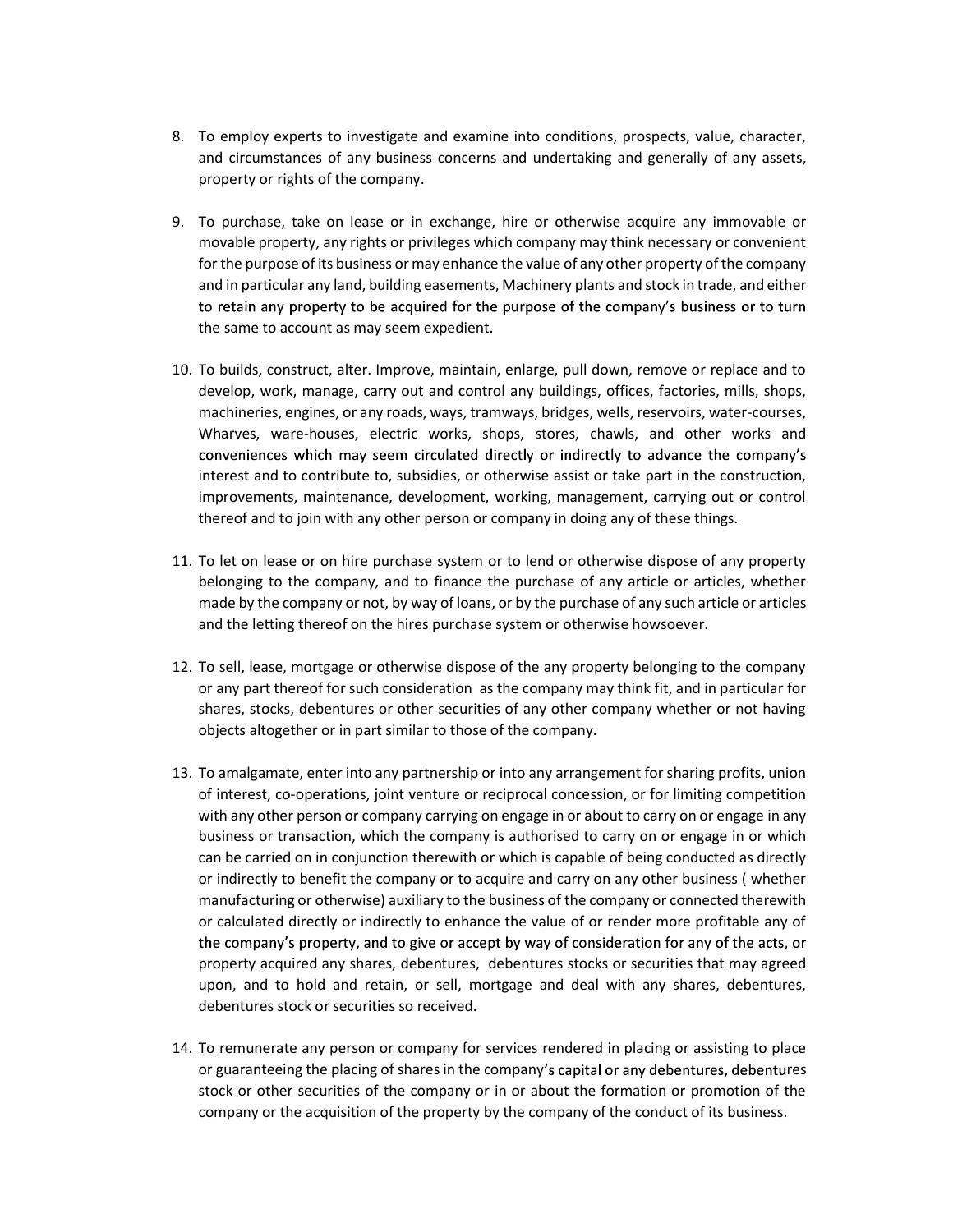- 15. To acquire and undertake the whole or any part of the business, property and liabilities of any person or company carrying on or proposing to carry on any business which the company is authorised to carry on or possessed of property suitable for the purpose of this company, or which can be carried on in conjunction therewith or which is capable of being conducted so as directly or indirectly to benefit the company.
- 16. To establish or promote or occur in establishing or promoting any company or companies for the purpose of acquiring all or any of the property, rights and liabilities of the company or for any other purpose which may seem directly or indirectly calculated to benefit the company and to place or guarantee the placing of, underwrite, subscribe for or otherwise acquire all or any part of the shares, debentures of other securities of any such company.
- 17. To enter into any arrangement with any government or authority supreme, local, or otherwise or any other person or company that may seem conducive to the company's objects or any of them and to obtain from any such government authority, person or company any rights, privileges, charters, contracts, licences and concession which the company may think it desirable to obtain and to carry out, exercise and comply therewith.
- 18. To apply for, promote and obtain any Act, charter, privilege, concession, licence, authorisation, if any, of and or from any government, state or municipality, provisional order or licence or any authority for enabling the company to carry any of its objects into effects, or for extending any of the power of the company, or for effecting any modification of the company's constitution, or for any other purpose which may seem expedient and to oppose any proceeding or applications which may seem calculated, directly or indirectly to prejudice the company's interests.
- 19. To apply for, purchase or otherwise acquire, and protect and renew in any part of the world any patens, patent right, brevets invention, trademarks, design, licences, concessions, and the like conferring any exclusive or non-exclusive or limited right to their use or any secret or other information as to any invention which may seem, calculated, directly or indirectly to benefit the company, and to use, exercise, develop or grant licences in respect of or otherwise turn to account the property, rights or information so acquired, and expend money in experimenting upon, testing or improving any such patents, inventions or rights.
- 20. To establish, provide maintain and conduct, or otherwise subsidies research laboratories and experimental workshops for scientific, and technical research and experiments and to undertake and carry out all scientific and technical researches, experiments, and tests of all kinds and to promote studies and research, both scientific and technical investigation and invention by providing, subsidising, or assisting laboratories, workshops, libraries, lectures, meetings and conferences and by providing for the remuneration of scientific or technical professors or teachers and by providing for award of exhibitions, scholarship, prizes and grants to students or otherwise and generally to encourage, promote and reward studies researches, investigations, experiments, tests and inventions, of any kind that may be considered likely to assists any of the business which the company is authorised to carry on.
- 21. To make donations to such persons or institutions and in such cases and either of cash or any other assets as may be thought directly or indirectly conducive to any of the company's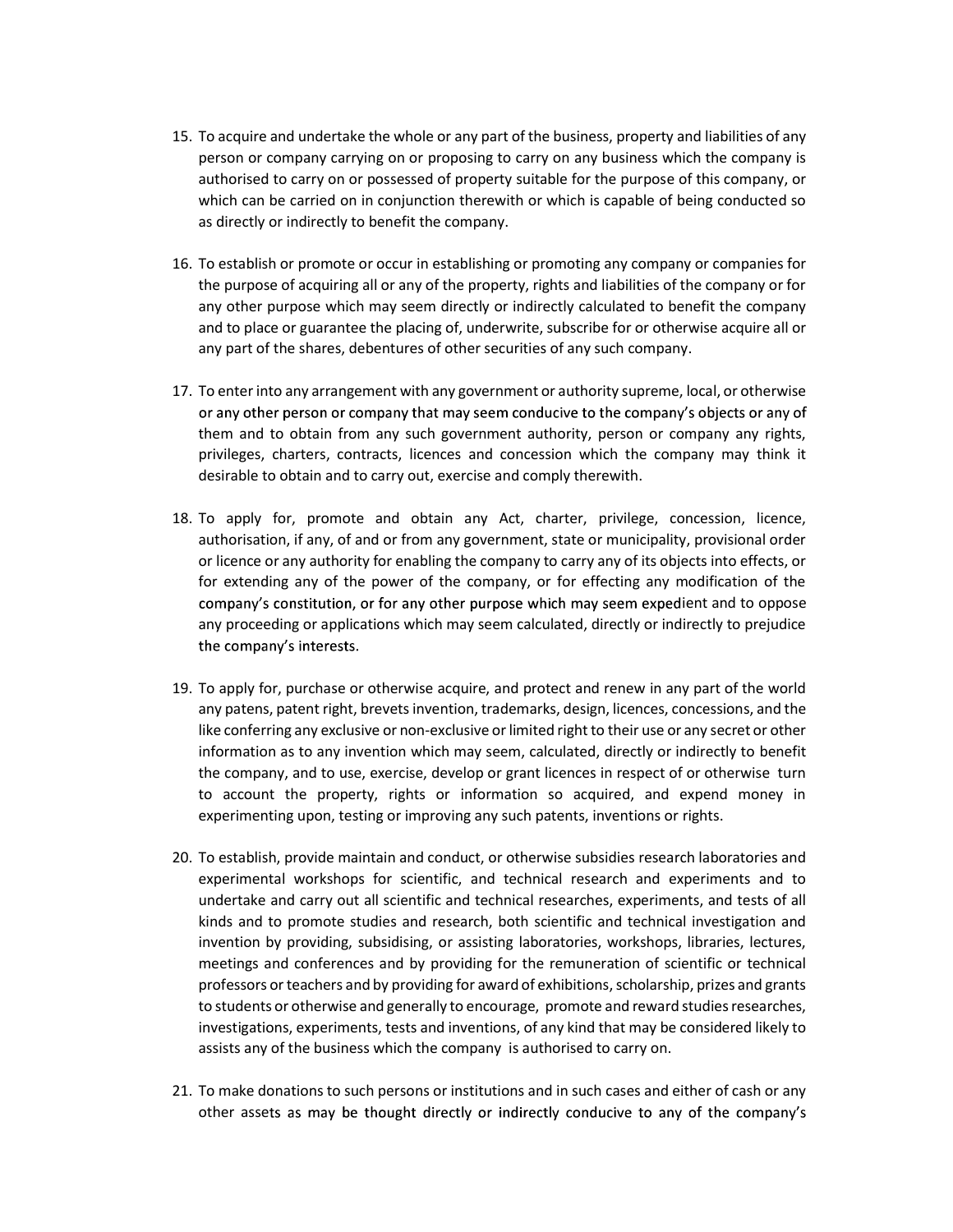objects or otherwise expedient and in particular to remunerate and person or corporation introducing business to this company, and also to subscribe, contribute or otherwise assists or guarantee money for charitable, scientific, religious, or benevolent, national, public or other institutions, objects or any exhibitions or for any public, general or other objects and to establish and support or aid in the establishment and support of association, institutions funds and conveniences for the benefit of employees, ex- employees (including directors) of the company or its predecessors in business or of person having dealings with the company or the dependents, relatives, or connected with such person and in particular friendly or other benefit societies and to grant pension, allowances, gratuities and bonuses either by way of annual payments or a lump sum and to make payments or a lump sum and to make payments towards insurances and to form and contribute to provident and benefit funds of or for such persons.

- 22. To refer to agree to refer to any claim, demand, dispute or any other question, by or against the company, or in which the company, or in which the company is interested or concerned and whether between the company and the member or members or his or their representatives or between the company and third parties, to arbitration in India or at any place outside India and to observe and perform and to do all acts, deeds, matters and things to carry out or enforce the awards.
- 23. To pay out of the company all expenses which the company may lawfully pay with respect to the promotion, formation and registration of the company or the issue of its capital including brokerage and commission for obtaining applications for or taking, placing or underwriting or procuring the underwriting of shares, debentures or other securities of the company.
- 24. To pay all preliminary expenses of any company promoted by the company or any company in which the company is or may contemplate being interested including in such preliminary expenses all or any part of the costs and expenses of owners of any business or property acquired by the company.
- 25. To pay for any rights or property acquired by the company and to remunerate any person or company for services rendered or to be rendered in placing if shares in the Company's capital or any debentures, debentures stock or other securities of the company or in or about the formation or promotion of the company or the acquisition of property by the company or the conduct of its business whether by cash payment or by the allotment of shares, debentures, or other securities, of the company credited as paid up in full or in part or otherwise.
- 26. To adopt such means of making known the business of the company as may seem expedient in particular by advertising in the press by circulars, by purchase and exhibition of works of arts or interest, in publication of books and periodicals, and bt granting prizes, rewards and donations.
- 27. To receive money on deposit or loan and borrow or raise money in such manner as the company shall think fit, and in particular by the issue of debentures, or debenture stock (perpetual or otherwise) and to secure the payment of any money borrowed, raised or owing by mortgage, charge or lien upon all or any of the property or assets of the company ( both present and future) including the uncalled capital and also by a similar mortgage, charge or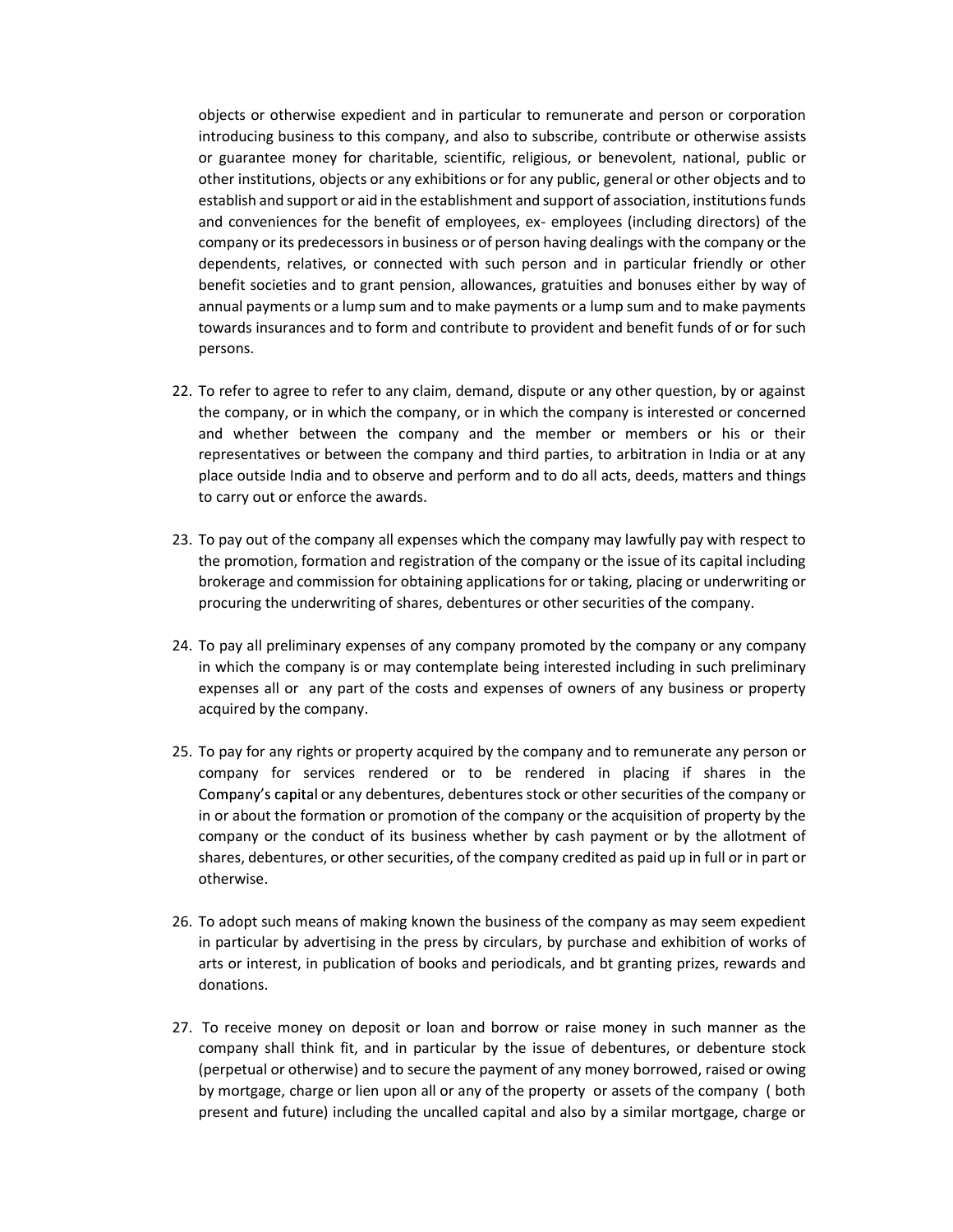lien to secure and guarantee the performance by the company or any other person or company of any obligation undertaken by the company or any person or company as the case may be.

- 28. To invest or deal with the funds of the company in such manner and upon such securities as shall from time to time be thought necessary or for the benefits of the company and to create any reserve fund, sinking found, depreciation fund, or provident fund thereout.
- 29. To undertake and execute any trusts the undertaking of which may see to the company desirable and either gratuitously or otherwise.
- 30. To draw, make accept, endorse, discount, execute and issue bills of exchange, promissory notes, bills of lading, warrants, debentures and other negotiable or transferable instruments and securities.

### Subject to the provisions of the Banking Regulation Act, 1949.

- 31. To lend and advance moneys or give credit to such other person or persons or companies and on such term as may seem expedient and in particular to customers and other having dealing with the company and to guarantee the performance of any contract or obligation and the payments of moneys or of or by any such persons or companies and generally to give guarantees and indemnities.
- 32. To sell, improve, manage, develop, Exchange lease, mortgage, dispose of, turn to accounts or otherwise deal with all or any part of the property and rights of the company for the time being.
- 33. To establish and maintain or procure the establishment and maintenance of any contributory or non- contributory pension or superannuation funds for the benefits, of and give or procure the giving of donations, gratuities, pension, allowances, or emoluments to any person who are or were at any time in the employment or service of the company or of any company which is a subsidiary of the company or allied to or associated with the company or with any such subsidiary company or who are or were at any time directors or officers of the company or any such other company as aforesaid and the wives, widows, families and dependents of any such person and also establish and subsidise and subscribe to any institutions, association, clubs or funds calculated to be for the benefit of or to advance the interest and well-being of the company or of any such other company as aforesaid, and make payments to or towards the insurance of any such person as aforesaid and to do any of the matters aforesaid, either alone or in conjunction with any other company as aforesaid.
- 34. Subject to the provision of section 205 of the Companies Act 1956, to distribute among the members in specie any property of the company or any proceeds of sale or disposal of any property of the company but so that no distribution amounting to a reduction of capital be made except with the sanction, if any, for the time required by law.
- 35. To insure the whole or any part of the property of the company either full or partially to protect and indemnity the company from liability or loss in any respect either fully or partially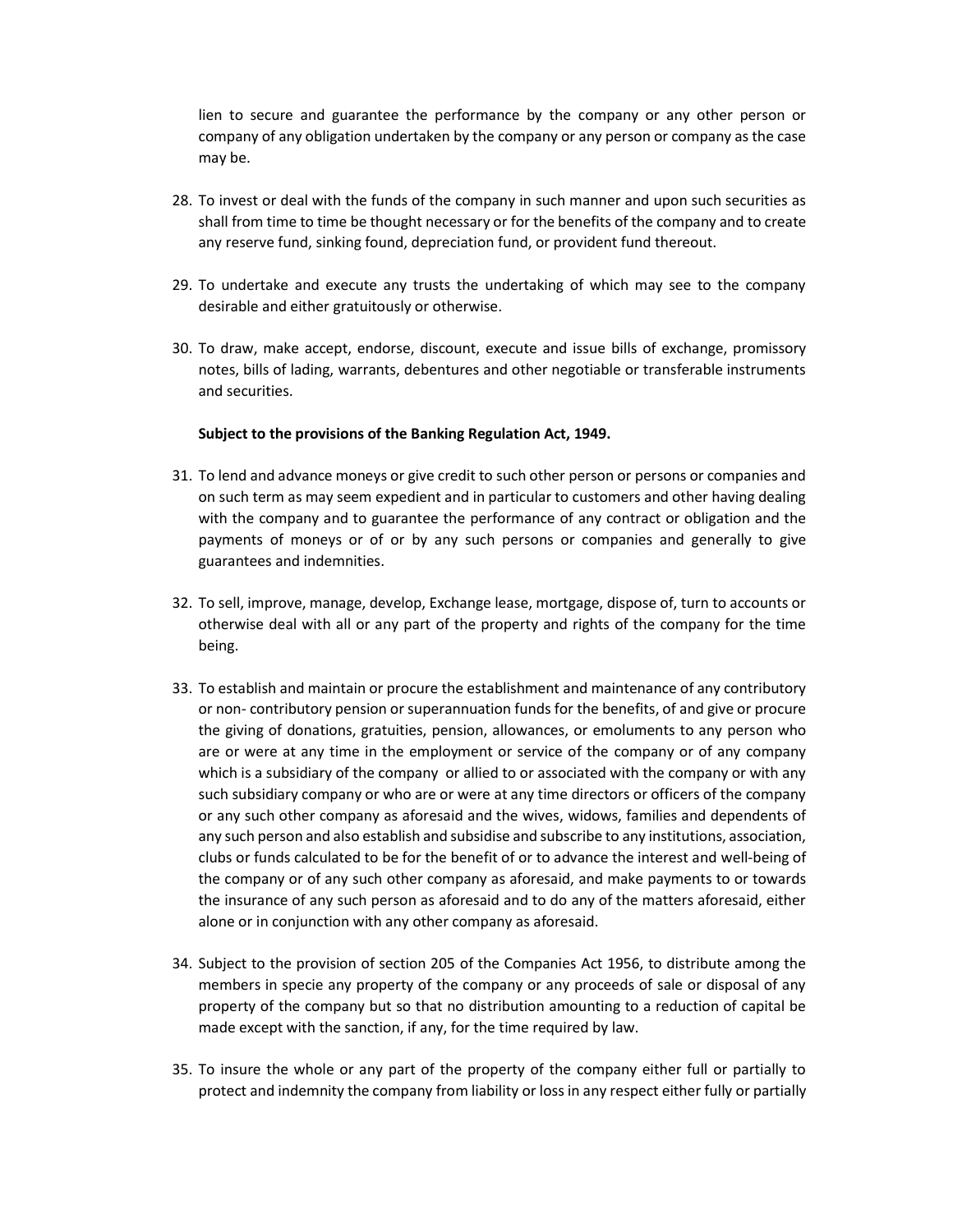and also to insure the protect and indemnify and part or portion thereof either on mutual principal or otherwise.

- 36. To carry out in any part of the world all or any part of the company's objects as principals, Agents, factor, trustee, contractor, or otherwise either alone or in conjunction with any other person, firm, association, corporate body, municipality, province, state, body politic or government or colony or dependency thereof.
- 37. To establish branches or appoint agents in or outside India for or in connection with any of the objects of the company and in particular in relation to the investment money, the sale of property and the collection and receipt of money.
- 38. To exercise all or any of its corporate powers, rights and privileges and to conduct its business in all or any of its branches in the union of India and in any or all states, territories, possessions, colonies, and dependencies thereof and in any or all foreign countries, and for this purpose to have and maintain and to discontinue such number of offices and agencies therein as may be convenient.
- 39. To procure the company to be registered or recognised in any part of the world.
- 40. To invest the capital and other moneys of the company in the purchase or upon the security of and to hold, sell, underwrite and deal with shares, stocks, debentures, debenture stocks, bonds, mortgages, obligations and securities of any kind issued or guaranteed by any company corporation or undertaking (whether incorporated or not) of whatever nature and wheresoever constituted or carrying on business and shares, stocks, debentures, debenture stocks, bonds, mortgages, obligations and other securities of any kind issue or guaranteed by any government state, commissioner, trusts, municipal, local or other authority or body of whatever nature whether at home or abroad and to vary such investments.
- 41. To acquire any such shares, stocks, debentures, debenture stocks, bonds, mortgages, obligations and other securities by original subscription, tender syndicate, participation, purchase, exchange or otherwise and to subscribe for the same either conditionally or otherwise and to guarantee the subscription thereof.
- 42. To make advances upon, hold in trust, issue on commission, sell or dispose of any of the investments aforesaid.
- (C) OTHER OBJECTS NOT INCLUDED IN (A) AND (B) ABOVE:
- 1. To carry on business as importers and exporters, buyers and sellers of and merchants, dealers in and manufacturers of merchandise, goods materials and machinery of all kinds spare parts, accessories and equipments, jewellery, ornaments, bullion, precious and semiprecious stones.
- 2. To carry on the business of manufacturing, buying, exchanging, selling and letting on hire of furniture and furnishing materials, and of repairing furniture, buy and sell all raw materials required for the manufacture of furniture and all other things which the company is entitled to manufacture or sell, carry on the business of houses decorators, cabinet makers, upholsterers, furniture removers, sanitary engineers, electrical engineers, and dealers in all